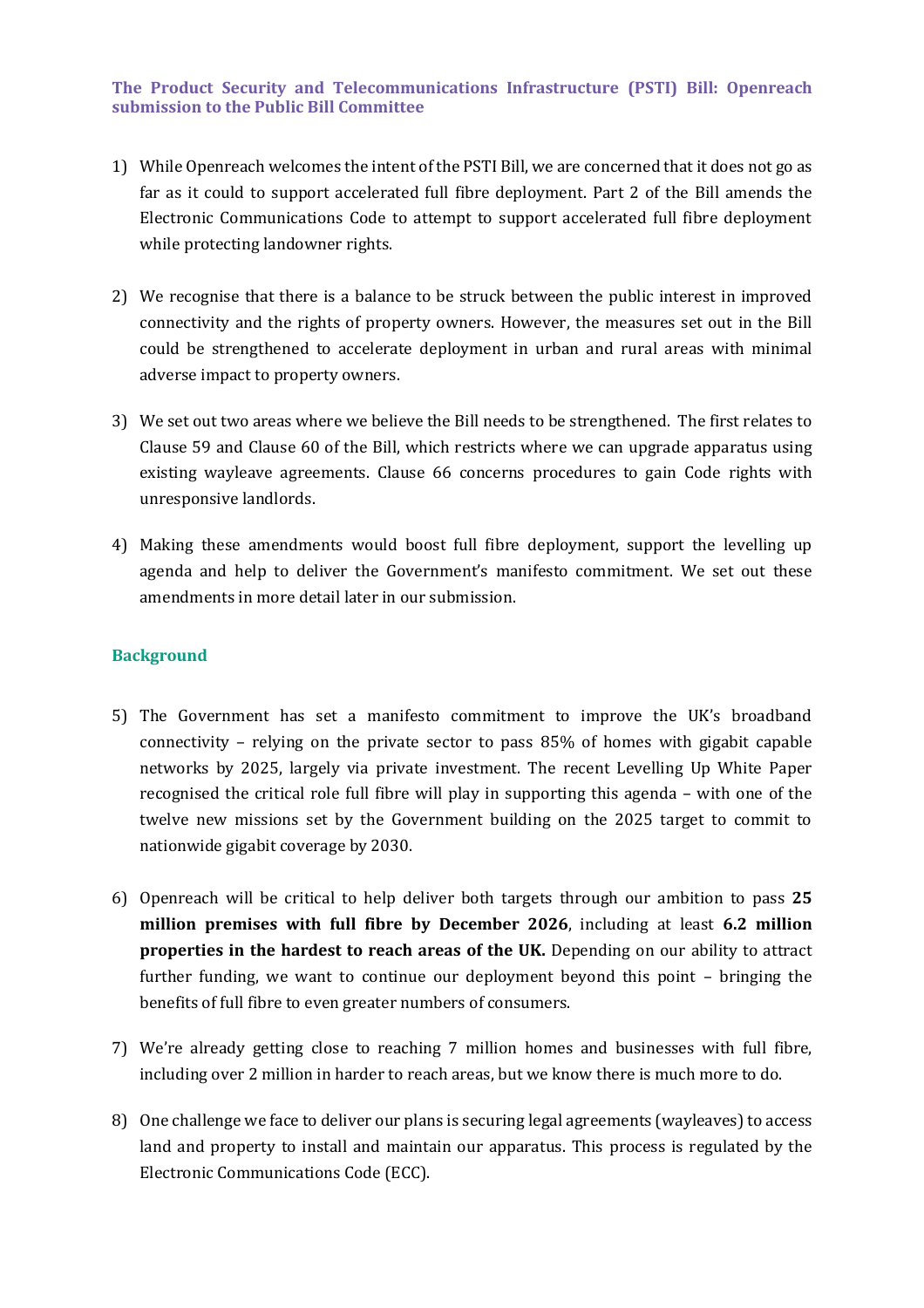- 9) Within our commercial plan, we currently aim to pass millions of properties in blocks of flats - which we will need to secure new wayleaves in order to upgrade. To deliver our rural ambitions, we will also need to negotiate large numbers of wayleaves to cross private land.
- 10)The difficulties we face in securing these agreements means we estimate that:
	- **a. We won't be able to access up to 1.5 million flats even in cases where residents want full fibre;**
	- **b. Our plans to deliver full fibre to 6.2 million premises in more rural areas will be even more challenging to deliver, and;**
	- **c. The success of Project Gigabit – the Government's £5 billion public subsidy programme – will also be at risk.**
- 11)Based on the content of the Bill, we've already taken the difficult decision to start delaying the phasing for some of our build programme aimed at flats. There are already c.300,000 flats we had originally planned to build before 2025 – which would have contributed towards meeting the manifesto commitment – which we now plan to build after that date. Failure to amend the Bill could mean we further backload our build programme, which would have direct impacts on the ability of the Government to meet their manifesto commitment.

# **The Product Security and Telecommunications Infrastructure Bill**

12)The PSTI Bill aims to mitigate these risks. We welcome the intent of the Bill, but are concerned that it does not go far enough. We believe further amendments are required, which would enable operators to accelerate the pace of their build while continuing to maintain a fair balance between landowner interests and the clear public benefits that enhanced connectivity would deliver.

### **Clause 59: Upgrade rights**

- 13)As the UK's digital network operator, we already have a vast existing network connecting flats and crossing rural land across the country. The most impactful change which could be made would be to enable us to upgrade this existing infrastructure without needing to negotiate new wayleaves.
- 14)The PSTI Bill does amend the ECC to retrospectively add upgrade rights to existing wayleave agreements, but crucially limits these only to apparatus which is installed underground (i.e. in underground ducts), and where there is no burden on the landowner or visual impact. These conditions are more restrictive than the existing provisions for upgrade rights within the ECC which would apply to new wayleaves we agree.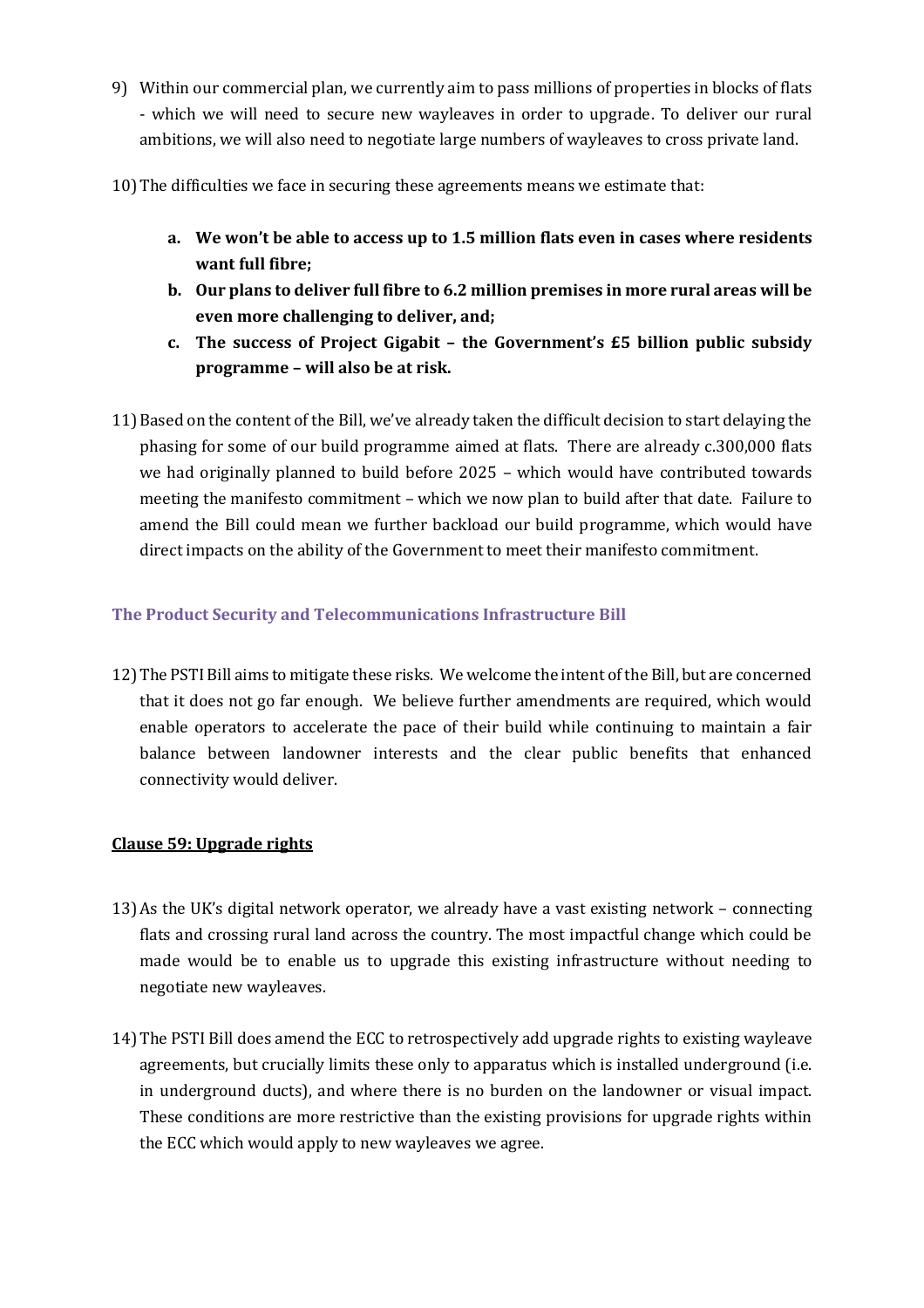- 15)These changes will do nothing to help operators deliver full fibre to blocks of flats. They will also not help deployment in rural areas as most of our network is built overhead (using poles).
	- **a. Access to flats:** Applying upgrade rights in flats would mean we could quickly and safely upgrade our existing network. As in all cases, we would have existing apparatus on site, we could deliver these upgrades with minimal burden to landowners and with minimal visual impact. **We estimate that being able to use upgrade rights would give us an easier path to deploying full fibre in close to one million flats across the UK.**
	- **b. Access to land and overhead network:** We have **one billion metres of overhead cabling in rural areas**, so being able to upgrade this to full fibre would provide a significant boost to connectivity. There are also over **250,000 poles which we use to provide service to end-customers on private land (distribution poles), and over one million poles which we use to extend out the fibre network (serving poles)**. Under the current proposals set out at Second Reading, we will need to secure new wayleaves in order to upgrade this infrastructure to full fibre.
- 16)DCMS have applied a more restrictive set of conditions for these rights than exist under the current Code. This applies a condition of having no adverse (visual) impact and no burden on the landowner, whereas the current Code uses a threshold of having a no more than a minimal adverse (visual) impact on the landowner.
- 17)DCMS have applied these more restrictive conditions on the basis that they are being applied retrospectively. Our view (which we shared with DCMS) is there is no principle that would require retrospective rights to be more limited than those under the existing framework in the Code. If, for instance, it could be said that the existing framework itself is well within the boundaries of compatibility with the European Convention on Human Rights (ECHR) - its retrospective extension might more readily be said to fall within those boundaries.
- 18)The impact of applying the existing framework retrospectively should be considered on its own merits. Our view is that any limited negative consequences flowing from retrospective application of the current framework, as proposed above, would be outweighed by the significant positive impact on the general public interest and that, therefore, the proposed changes would maintain a fair balance.

# **Proposed amendment**

19)This amendment would have the effect of applying the same conditions in the existing Code to wayleaves agreed prior to the passage of the Digital Economy Act 2017. This would mean operators could more easily upgrade any apparatus in flats or across land.

**Amendment One:** Amend Clause 59 (4) to read:

After paragraph 5 insert— "Upgrading and sharing provisions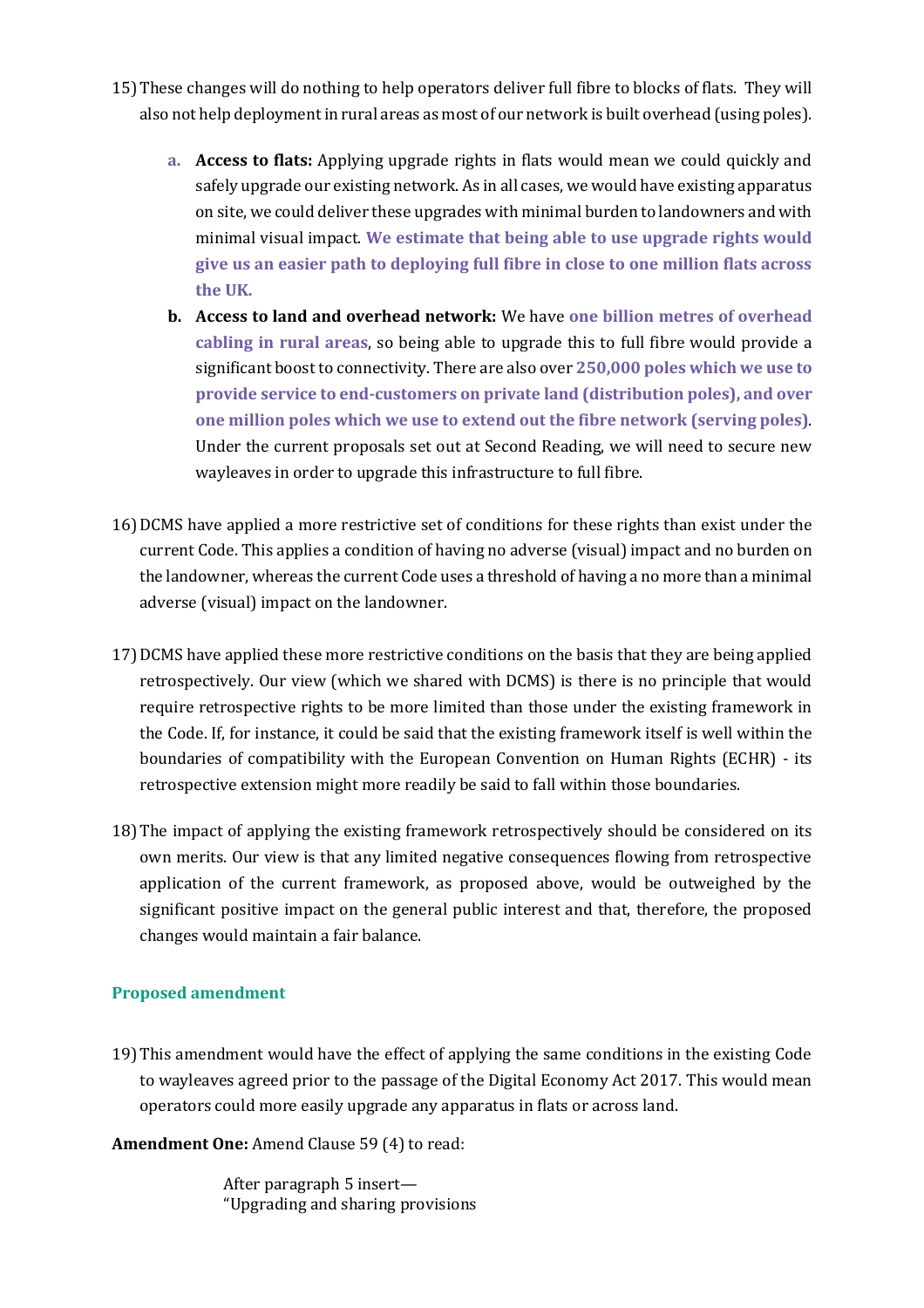5A Paragraph 17 of the new code (power for operator to upgrade or share apparatus) applies in relation to an operator who is a party to a subsisting agreement, but as if for sub-paragraphs (1) to (6) there were substituted—

"(1) This paragraph applies where –

- (a) an operator ("the main operator") keeps electronic communications apparatus installed on, under or over land, and
- (b) the main operator is a party to a subsisting agreement in relation to the electronic communications apparatus

…

(3) The first condition is that any changes as a result of the upgrading or sharing to the electronic communications apparatus to which the agreement relates have no adverse impact, or no more than a minimal adverse impact, on its appearance.

(4) The second condition is that the upgrading or sharing imposes no additional burden on the other party to the agreement.

…

(9) Any agreement under Part 2 of this code is void to the extent that— (a) it prevents or limits the upgrading or sharing, in a case where the conditions mentioned in sub-paragraphs (3), (4) and (6) are met, of any electronic communications apparatus to which the agreement relates that is installed on, over or under land, or

(b) it makes upgrading or sharing of such electronic communications apparatus subject to conditions to be met by the operator (including a condition requiring the payment of money).

…

(10) Nothing in this paragraph is to be read as conferring a right on the main operator to enter the land which the main operator would not otherwise have, when upgrading or sharing the use of the electronic communications apparatus.

…

- (12) In this paragraph— "the relevant land" means—
- (a) in a case where the main operator has a right to enter the land, that land;
- (b) in any other case, the land on which works will be carried out to enable the upgrading or sharing to take place or, where there is more than one set of works, the land on which each set of works will be carried out;
- 20)The next amendment would mirror the above amendment to apply to apparatus installed before 29 December 2003, and would have the effect of applying the same conditions in the existing Code to the previously agreed wayleaves.

### **Amendment Two:** Amend 60 (3) to read

After paragraph 17 insert—

"17A (1) This paragraph applies where—

(a) an operator ("the main operator") keeps electronic communications apparatus installed on, under or over land,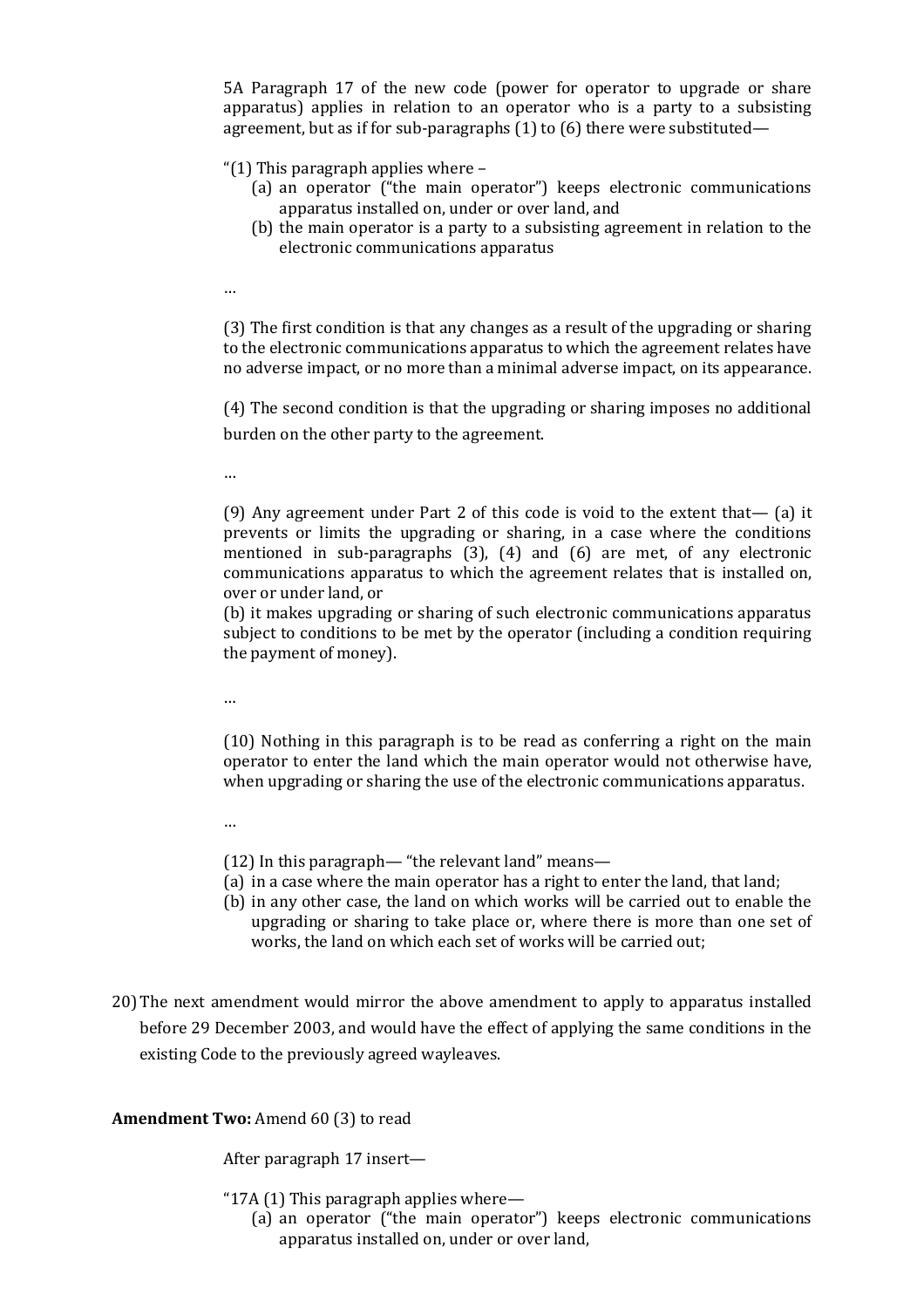- (b) the main operator is not a party to an agreement under Part 2 of this code in relation to the electronic communications apparatus, and
- (c) the electronic communications apparatus was installed before 29 December 2003.
- …

(3) The first condition is that any changes as a result of the upgrading or sharing to the electronic communications apparatus to which the agreement relates have no adverse impact, or no more than a minimal adverse impact, on its appearance.

(4) The second condition is that the upgrading or sharing imposes no additional burden on the other party to the agreement.

…

(9) Nothing in this paragraph is to be read as conferring a right on the main operator to enter the land which the main operator would not otherwise have, when upgrading or sharing the use of the electronic communications apparatus.

…

(11) In this paragraph "the relevant land" means—

(a) in a case where the main operator has a right to enter the land, that land;

(b) in any other case, the land on which works will be carried out to enable the upgrading or sharing to take place or, where there is more than one set of works, the land on which each set of works will be carried out."

- 21)Potential substitute amendments which could support the objectives of improving coverage while protecting property rights would be to give the Secretary of State the power to designate what upgrade activities could be carried out using pre-existing wayleave agreements. We understand DCMS had considered this approach to clarify what activities they considered permittable for wayleaves agreed after December 2017, but didn't want to unduly limit the application of these rights. Taking this approach with regards to wayleaves agreed prior to December 2017 could give DCMS the ability to apply a greater level of oversight over our activities.
- 22) Further amendments could be made to limit the application of these provisions to exclusively apply in cases where a tenant had requested a full fibre service. Using a tenant request for service would demonstrate an even clearer public interest than a more general application of these provisions, and could therefore be seen to justify a wider application.

### **Clause 66: Unresponsive landlords**

23)One of our key issues with the Telecommunications Infrastructure (Leasehold Property) Act 2021 ("TILP 21") was that it creates a risk that we would need to apply to a tribunal on two separate occasions – to first acquire a temporary right, followed by an application to secure permanent Code rights. Simply put - in order to still be legally compliant, keep our apparatus in situ, and obtain access to the apparatus, we would still have to re-apply to the courts once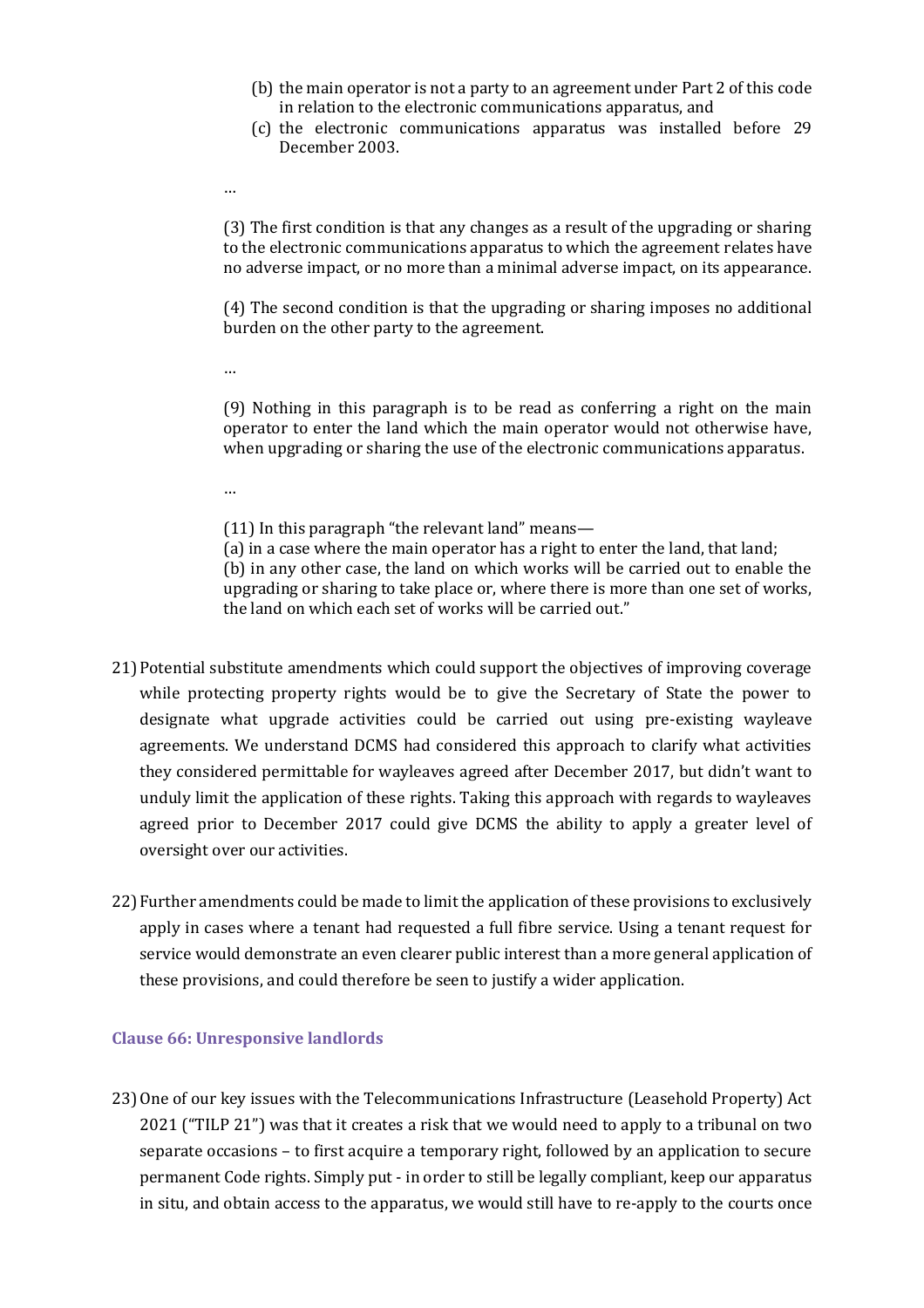temporary Code powers had expired. This risk would be highly likely given the unresponsive nature of the landowner we would have been trying to contact.

- 24)The same issue applies to the new provisions set out in the new proposed Part 4ZA within the PSTI Bill, which would extend a similar framework for addressing unresponsive landlords to land where the landowner is unresponsive.
- 25)Our concern could be addressed, while still maintaining individual human rights under the ECHR, through an approach that could avoid the most objectionable aspects of the current scheme without breaching human rights principles.

## **Proposed amendment**

26)This proposed amendment would amend paragraph 27G in the current Code and draft paragraph 27ZF in the PSTI Bill so that any agreement imposed under Parts 4A/4ZA could be terminated by the occupier on notice, but not before the end of the minimum term (which could be 18 months, six years or some other period). We consider a notice period of three months would be appropriate.

**Amendment Three:** Amend 27G in the Communications Act, and amend 27ZF in the PSTI Bill:

27G (1) A Part 4A code right ceases to be conferred on the operator by, or otherwise to bind, the required grantor —

(a) if a replacement agreement comes into effect, in accordance with that agreement,

(b) if the court decides to refuse an application by the operator for the imposition of a replacement agreement, in accordance with that decision, or

(c) upon termination in accordance with Part 6 of the Code, provided that (i) at least 3 month's prior written notice to terminate has been given by the grantor to the main operator and (ii) such notice shall not expire earlier than the end of the specified period.

(2) In sub-paragraph (1) a "replacement agreement", in relation to a Part 4A code right, means an agreement under Part 2 by which the required grantor confers a code right on the operator, or otherwise agrees to be bound by a code right which is exercisable by the operator, where that right is in respect of the same land as the Part 4A code right.

(3) In sub-paragraph  $(1)(c)$  "specified period" means the period, of no more than 18 months, specified in regulations made by the Secretary of State.

(4) The required grantor has the right, subject to and in accordance with Part 6 of this code, to require the operator to remove any electronic communications apparatus placed on the connected land in the exercise of a Part 4A code right which has ceased to have effect, or otherwise to bind, the required grantor.

### AND

Expiry of Part 4ZA code rights

27ZF (1) A Part 4ZA code right ceases to be conferred on the operator by, or otherwise to bind, the required grantor—